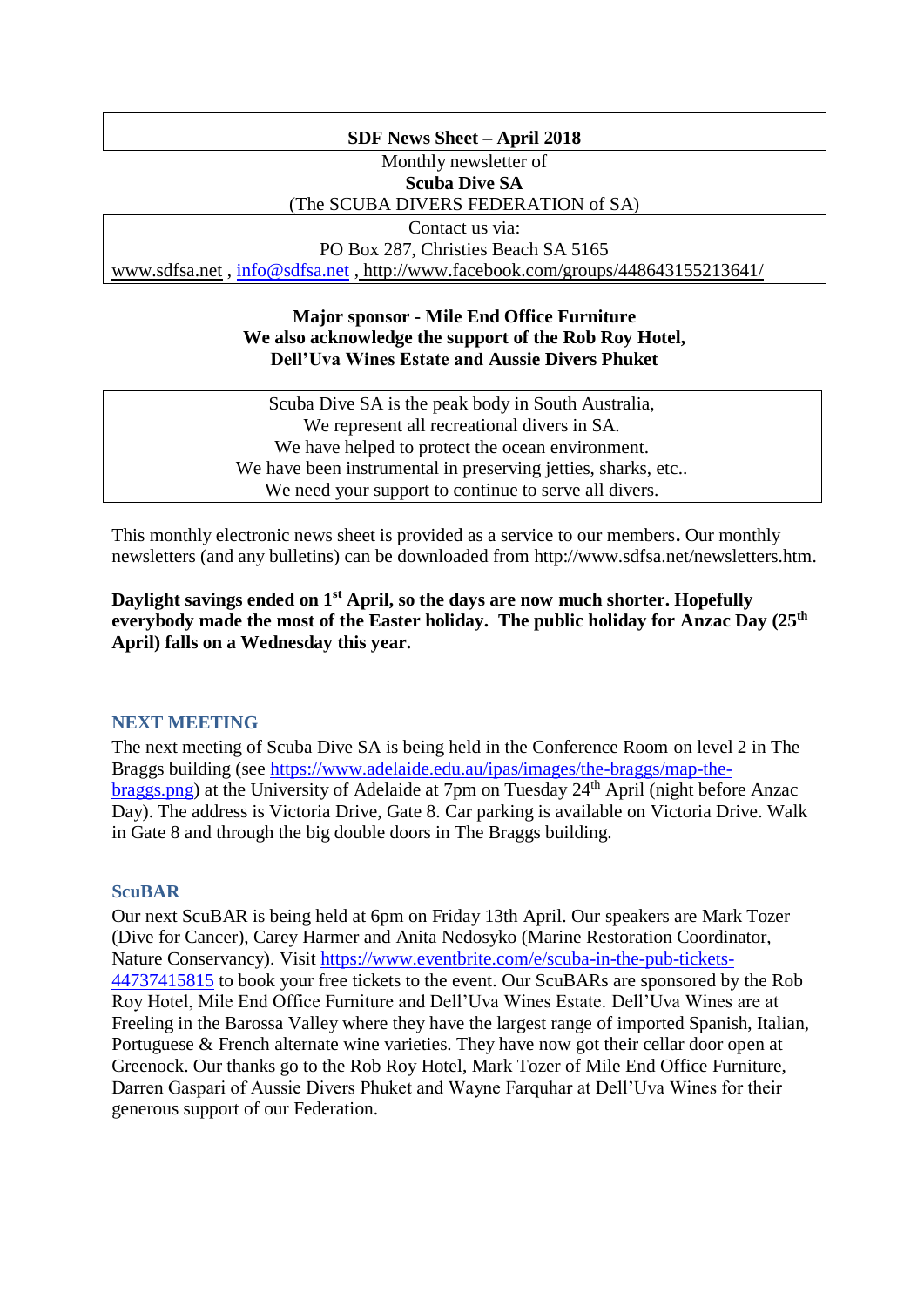#### **GET WELL SOON PAUL**

We wish Paul Macdonald from downunderpix a speedy recovery from his recent knee operation.

#### **UNDERWATER EASTER EGG HUNT**

Adelaide Scuba held an underwater Easter egg hunt at the Glenelg Blocks on Easter Sunday.

### **APRIL DIVE LOG PACKED WITH SA CONTENT**

The April issue of Dive Log magazine is once again packed with SA content. The Mares winner for the month was Coraline Florequin from SA. There is a nudibranch found at Rapid Bay jetty on page 12. Other SA photos feature on pages 14 & 15. There is an advert for Whyalla on page 23. This is followed by a 2-page article by Jeff Bowey about Whyalla's cuttlefish. The article features photos by both Jeff and Chris Deane (plus another by PT Hirschfield). Heather Creech has started a new feature about citizen science to accompany her regular column. Jeff Bowey is the underwater photographer of the month put under the spotlight. Christopher Deane's SA Snippets column and our own Scuba Dive SA page complete a long list of SA content for the month.

#### **DIVE-OZ CLOSED DOWN**

Meanwhile, Dive-Oz closed down at the end of March after more than 19 years of being online. Dive-Oz was reputedly "Australia's Favourite & Oldest Scuba Diving Website".

#### **CLUB NEWS**

Marine Life Society meetings at Adelaide Scuba will now start at the earlier time of 6.30pm. Meetings are normally held on the 3<sup>rd</sup> Wednesday of each month (Feb to Nov). The April meeting, however, is being held on Friday  $20<sup>th</sup>$  April (at 6.30pm).

#### **DIVE FOR CANCER RESULT**

This year's DFC raised \$29,388.86. That brings the total raised over five years to \$101,749.92 in SA. Well done to all concerned. Mark Tozer will present an update on DFC at our ScuBAR on Friday 13<sup>th</sup> April.

#### **UNDERWATER MAZE THAT HOLDS LIFE THAT SURVIVES ON METHANE**

Video footage of a cryptic underwater maze that holds life that survives on methane can be viewed at [https://www.msn.com/en-au/video/watch/this-cryptic-underwater-maze-holds-life](https://www.msn.com/en-au/video/watch/this-cryptic-underwater-maze-holds-life-that-survives-on-methane/vi-BBKxxOU?ocid=spartanntp)[that-survives-on-methane/vi-BBKxxOU?ocid=spartanntp](https://www.msn.com/en-au/video/watch/this-cryptic-underwater-maze-holds-life-that-survives-on-methane/vi-BBKxxOU?ocid=spartanntp) .

### **OCEAN FILM FESTIVAL**

Many groups and shops enjoyed the recent Ocean Film Festival at the Capri Theatre. The films were said to be inspirational. The International Ocean Film Tour (Vol. 5) is screening at the Adelaide OpenAir Cinema at Brian Nadilo Reserve, Glenelg at sunset on Tuesday 3rd April. The film tour is a celebration of our love of the ocean. The night involves a series of short films. The films feature the best ocean adventures and environmental documentaries,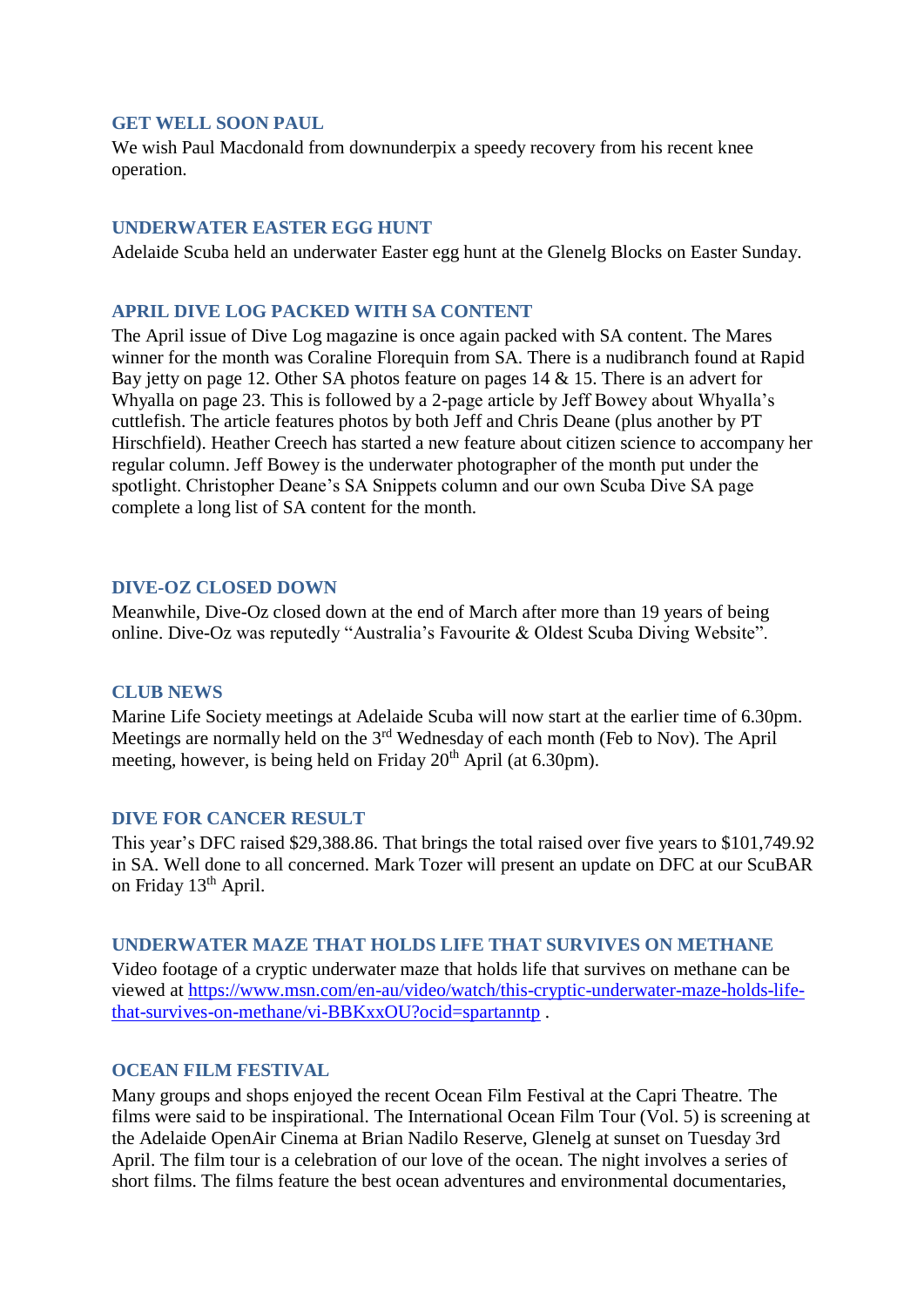including sailing, surfing, diving, kiteboarding, ocean photography and conservation. There will also be a prize giveaway on the night. Check out more at [www.oceanfilmtour.com/au.](http://www.oceanfilmtour.com/au) You can watch the trailer at

<https://www.facebook.com/oceanfilmtour/videos/1311135772319976/> . Details about the event and ticket sales can be found at<https://www.facebook.com/events/144790482882340/> . Tickets can be purchased via [https://www.oceanfilmtour.com/au/tickets/details/event](https://www.oceanfilmtour.com/au/tickets/details/event-international-ocean-film-tour-2018-american-express-open-air-cinema-perth-2018-04-03_19-00/)[international-ocean-film-tour-2018-american-express-open-air-cinema-perth-2018-04-03\\_19-](https://www.oceanfilmtour.com/au/tickets/details/event-international-ocean-film-tour-2018-american-express-open-air-cinema-perth-2018-04-03_19-00/)  $00/$  .

### **UNDERWATER IMAGE ENHANCEMENT PAPER**

A paper titled "Evaluation of Underwater Image Enhancement Algorithms under Different Environmental Conditions" can be found online at [http://www.mdpi.com/2077-](http://www.mdpi.com/2077-1312/6/1/10/pdf) [1312/6/1/10/pdf](http://www.mdpi.com/2077-1312/6/1/10/pdf) (other Related Articles can be found on the page). The abstract for the paper can be viewed at<http://www.mdpi.com/2077-1312/6/1/10> .

### **ROBOTIC FISH CHECKS OUT THE SECRETS OF THE OCEAN**

According to the web page found at [https://www.axios.com/newsletters/axios-science-](https://www.axios.com/newsletters/axios-science-3778d5f6-519a-4447-a20f-6f0c847c17c7.html)[3778d5f6-519a-4447-a20f-6f0c847c17c7.html](https://www.axios.com/newsletters/axios-science-3778d5f6-519a-4447-a20f-6f0c847c17c7.html) , "Robert Katzschmann sees a future filled with swarming robotic fish that can ..... "find out the secrets of the ocean."" He and his colleagues have built a soft robotic fish that can swim at depths of up to 60 feet alongside divers who occasionally ping it directions to dive or speed up. Further details are included in the April issue of our SDFSA Bulletin (retitled "Scuba Dive SA Bulletin").

# **HISTORIC ANCHOR DISCOVERY AT EDITHBURGH**

When "Scuba Steve" Simmons and Steve 'Robbo' Robinson both went for a scooter dive from Edithburgh jetty, on 5th of February, they fell over a large anchor that they hadn't seen or heard of before. According to Scuba Steve, "The anchor is massive and has only one fluke. I believe it was made like this as it is a mooring anchor. It would weigh at least 2 ton and (it is) approximately 3m x 2m. SS went on to say, "I think there is potential to promote this as another dive for divers to visit this anchor as an alternative or second dive after diving the jetty. The anchor is situated only a couple of hundred metres out from the swimming pool! You can read it all about it at<https://wp.me/p4BvtZ-Kp>. Get down to Edithburgh and check out this latest discovery soon.

### **MORE ON ANCHORS**

"Star of Greece" author, Paul Simpson says that the large anchor at Semaphore jetty is the Swing Anchor from *Star of Greece*. "It's a Trotman's anchor," he says, "she carried two (Trotman's anchors) and two admiralty patents (anchors)." Paul also says that the Trotman's anchor down at the Patawalonga at Glenelg is an old mooring anchor, adding, "there are still several down there out past the outer end of the old L-shaped pier." When asked about the newly discovered anchor at Edithburgh, Paul Simpson says that it "could be a mooring hook or a slipped cable in a bad blow, depends, though she's well set so could have been a mooring." "Some Anchor Stories" can be found at [http://mlssa.org.au/2018/03/31/some](http://mlssa.org.au/2018/03/31/some-anchor-stories/)[anchor-stories/](http://mlssa.org.au/2018/03/31/some-anchor-stories/) .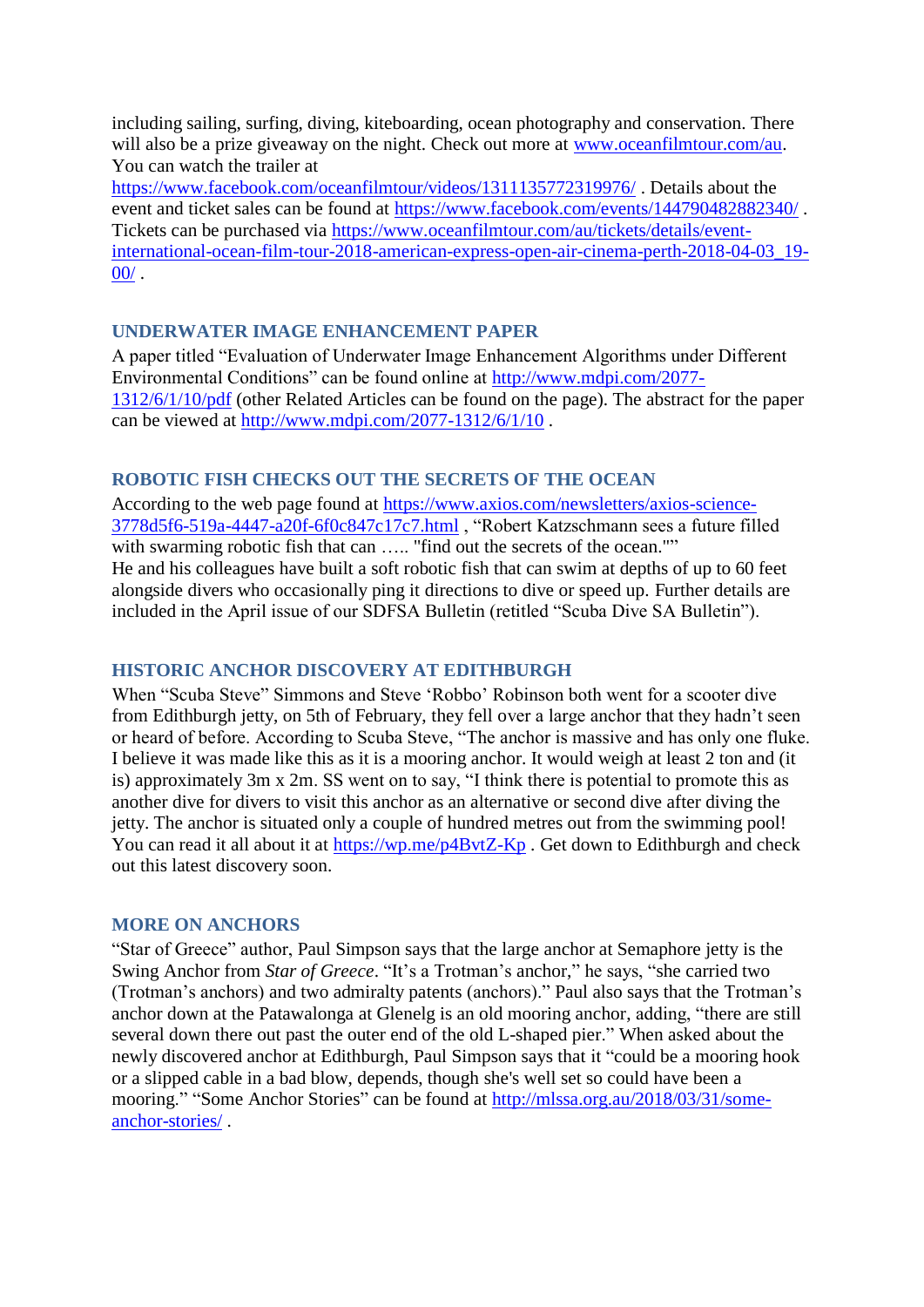### **NEW SENIOR MARITIME HERITAGE OFFICER**

Welcome to Rick Bullers, who replaced Amer Khan as the Senior Maritime Heritage Officer for Heritage South Australia | Economic and Sustainable Development in the Department of Environment, Water and Natural Resources.

### **GIRT SCIENTIFIC DIVERS**

Rick Bullers, Senior Maritime Heritage Officer for Heritage South Australia | Economic and Sustainable Development in the Department of Environment, Water and Natural Resources is behind Australia's newest citizen science project, GIRT Scientific Divers. GIRT Scientific Divers is a call to South Australian divers (+18) who love diving shipwrecks or other underwater cultural heritage sites. The project, supported by the South Australian Maritime Museum and Heritage South Australia, is part of a PhD research project that aims to better the condition of ship wrecks around Australia and New Zealand and the factors driving shipwreck site preservation or deterioration. GIRT Scientific Divers will be conducting a pilot project between July and December 2018. Interested individuals should email [girtscientificdiver@gmail.com](mailto:girtscientificdiver@gmail.com) . Training will be conducted in South Australia from 23 July to 3 August 2018.

# **FROM RAPID BAY TO NO WHERE ELSE**

Driving down Main South Rd to dive at Rapid Bay jetties, the turn-off to Rapid Bay is appropriately Rapid Bay Rd. At the Rapid Bay township, the road becomes Finniss Drive (not to be confused with Finniss Vale Drive at Second Valley). The road off to the right towards the jetties and camping ground is called Colonel Light Drive (after Col. William Light who landed there on 8th September 1836. Rapid Bay is named after Light's ship, HMS *Rapid*.) The road across the creek towards the camping ground and toilets is called Essington Lewis Drive (after the former Managing director of BHP who built the town and jetty in the 1930s  $\&$  40s – see below). Essington Lewis Drive goes up the hill behind the toilets, and around the oval before heading back to Rapid Bay Rd. That side road at the top of Rapid Bay Drive that goes down towards Delamere is called Lord Rd. A road running off Lord Rd is called No Where Else Rd. That road crosses over No Where Else Creek.

### **ANNIVERSARIES**

16 YEARS AGO, the 32m-long MV *Seawolf* was scuttled by the Seawolves Dive Club on 23<sup>rd</sup> March 2002 at the Port Noarlunga Tyre Reef.

9 YEARS AGO, a new \$3.9m, 240m-long, steel and concrete jetty was opened by Patrick Conlon, Infrastructure Minister, on 11<sup>th</sup> March 2009\*. The new jetty had a purpose-built divers platform providing easy access to the water.

\* (67 years after the first jetty was completed – see below.)

76 YEARS AGO, construction of the first Rapid Bay jetty (which started in September 1940) was finished in March 1942. (According to the web page found at

<http://www.rapidbayjetty.org/history.htm> , "The jetty was constructed as part of the works undertaken to establish the mine during the period 1938 to 1942. The works also included the small town located immediately above what is now the camping ground for accommodation of the construction personnel and the future mine's workforce as well as a high voltage power line from Willunga to Rapid Bay. Construction of the jetty started in September 1940 and was finished in March 1942. Work was carried out around the clock due to the availability of electricity to supply floodlighting. The presence of bedrock close to the surface of the seabed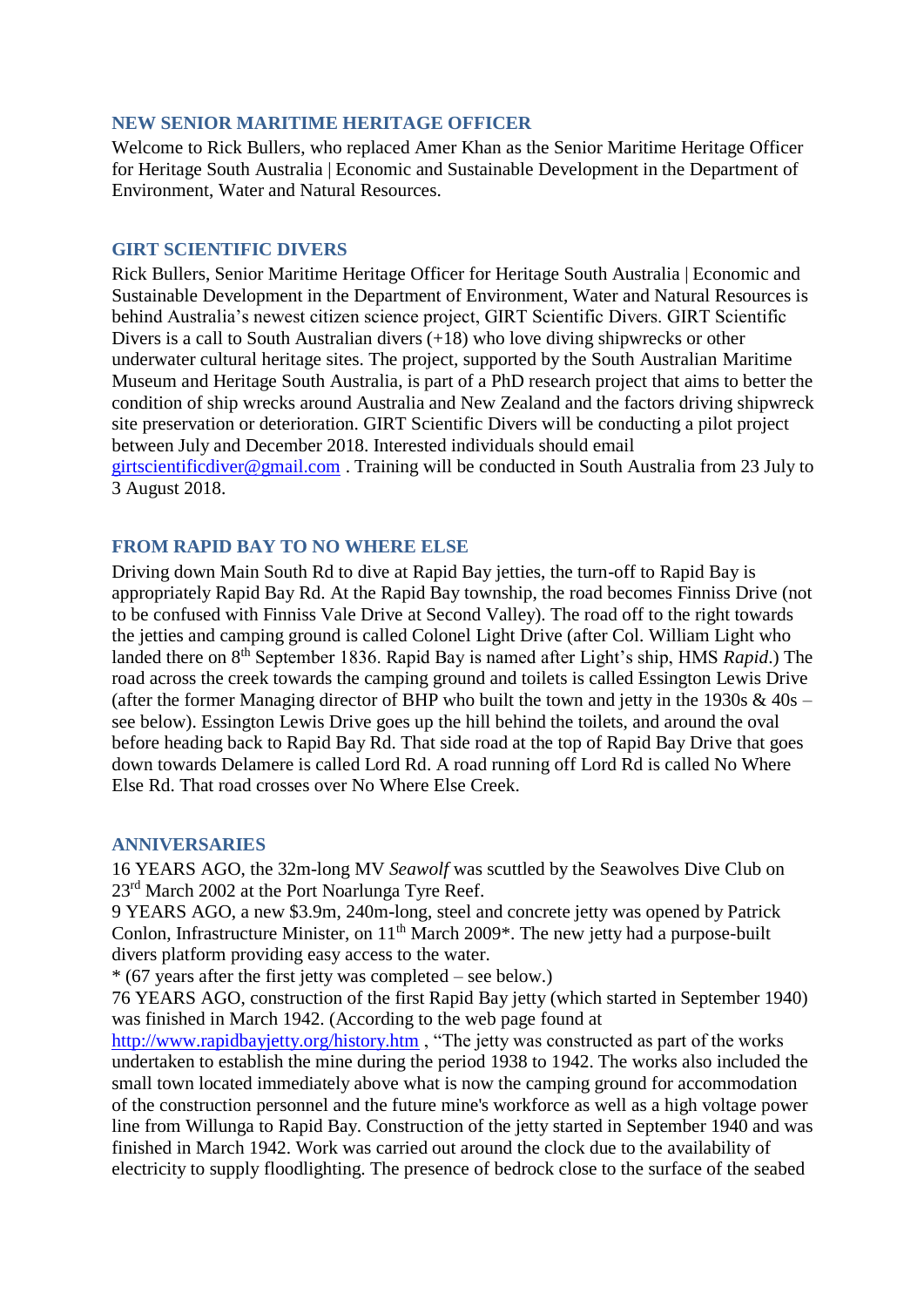slowed progress for the first 183 m as drilling and blasting was required before timber piles could be driven into the seabed. The jetty was first used on 5 September 1942 when 5,286 tons (5382 tonnes) of limestone loaded onto the SS *Iron Knob* for transport to Whyalla." 9 YEARS AGO, construction began on the Port Stanvac Desalination Plant in March 2009. The plant's official opening was 5 years ago on  $26<sup>th</sup>$  March 2013.

### **JETTY NEWS**

It was recently reported to us that scuba divers had been unable to (or had difficulty with) exiting the water at the new steps on the Port Hughes jetty at low tide. It was suggested that divers of below average height find it difficult to exit at low tide. We contacted the Copper Coast Council, advising them that there used to be a vertical ladder attached to the steps which enabled divers to exit at any time of day. We asked Council if it is possible for another ladder to be installed at the steps. Council informed us that it has now had discussions with the Wallaroo & District Dive Club who will assist with the installation of steps. Our thanks got to both the Council & the Dive Club for their efforts.

Meanwhile, the Wallaroo and District Diving Club have relocated the memorial for Paul Gianoni. It is not by the steps anymore. Please feel free to take a dive to see the memorial in its new location under the jetty.

The proposed new diver steps at Port Noarlunga are going to be built during the winter season this year and will be ready for the start of the next 'diving season' in October.

The Henley Beach jetty will be closed for repairs, including stairs, from 3<sup>rd</sup> April until mid-August.

A new \$3.4m, 145m-long jetty, with a 145m circular boardwalk, is to be built at Whyalla this year.

# **ALUMINIUM CYLINDERS WITH A HYDRO TEST DATE BEFORE 1996 MAY BE CONDEMNED**

Following last month's report regarding the recent 'failure' of an aluminium dive cylinder hydrostatic test based on age alone, our Federation investigated the incident. The 1989 ally in question had been tested several times in the past 5 years but it had now been condemned based on the year of manufacture. It was unclear at the time as to what had changed to cause the test station to suddenly reject a tank for testing. We visited the station to enquire about their procedures. We also searched online for any relevant details concerning the hydrostatic testing of old aluminium dive cylinders. It seems that a few cylinders have failed tests recently due to age alone. Everyone should now be prepared for having their old cylinders condemned on age alone. Everyone's safety is paramount. Certainly, do not fill cylinders that are not in test. A full report on this matter can be found in the April issue of our bulletin (now titled "Scuba Dive SA Bulletin").

### **ANNUAL CUTTLEFISH AGGREGATION AT POINT LOWLY**

Giant Australian cuttlefish will be aggregating at Point Lowly from late May into June and July. An article by Jeff Bowey about the aggregation features in the April issue of Dive Log.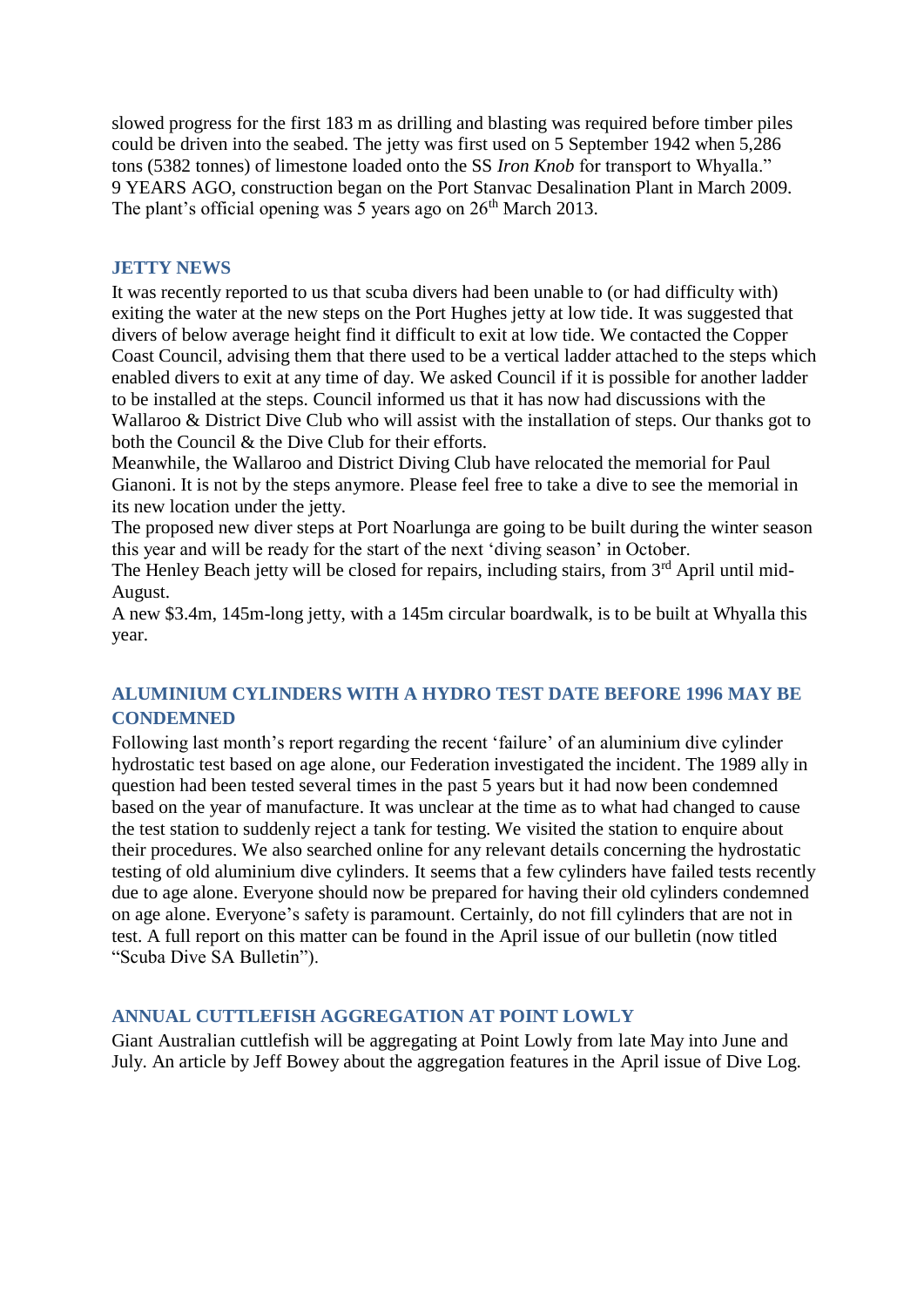# **NEW GOVERNMENT'S POSITION ON MARINE PARKS**

A Liberal State Government was elected in SA in March. There are now some concerns about the new government's position on Marine Parks & other issues that may impact on the marine environment. The new Environment (and Water) Minister is David Speirs.

New Premier, Steven Marshall quickly terminated Sandy Pitcher's contract as the Chief Executive of DEWNR (Environment Department). Liberal party policies during the recent election campaign include:

- Review of marine park sanctuary zones
- Reform of commercial fishing industry
- Modernising aquaculture legislation
- Measures to protect Adelaide's coastline
- Replacement of NRM Act with new Landscapes SA Act.
- Adelaide Mt Lofty NRM Board to be abolished. Creation of 2 new Boards and also Green Adelaide to focus on ecology of metro Adelaide
- NRM levies to be capped and must be spent within region paid
- New national park in southern suburbs
- Increase to park ranger numbers

Meanwhile, the Federal Government recently announced its intention to cut protections in Australia's marine national parks.

### **SUBMISSION ON THE PROPOSED DREDGING AT OUTER HARBOR**

The Friends of Gulf St Vincent recently asked Dr Scoresby Shepherd, Honorary Research Fellow at SARDI Aquatic Sciences, PIRSA to make a submission to the Government Committee advising the Minister on the dredging and dumping of sand, etc.. after the proposed dredging at Outer Harbor. The proposal is to deepen Outer Harbor and an area in the Port River by 4–5m to accommodate much larger container ships loading/unloading at the Port. The proposed dumping site for the dredged silt is ~30 km offshore (due west of Outer Harbor) at a depth of  $20-25$  m. This is far beyond the deeper depth limit of seagrasses which is 10–15 m deep. Alternatively, the dredge material could be dumped inshore or piped onto low-lying salt-fields no longer used. The advice received was that pumping dredge material on land was far costlier than the offshore option. Dr Shepherd consulted researchers at SARDI who have examined the offshore site. This site is now a completely barren desert as it is the site where dredged sand had been dumped in 2004 after previous dredging. Dr Shepherd had done his own surveys in the 1960s and he found that these deep waters contained a largely molluscan fauna (razor shells + ascidian epifauna, and native oysters, etc..). Many years of prawn harvesting had ensured that very little fauna was left, and the 2004 dumping had completed the desert. Dr Shepherd presented this evidence to the committee and recommended that, if the best option of pumping the material on land was ruled out because of cost, then the next best option was to dump it all at the same deep offshore site. This view was also in accord with the advice of the EPA.

# **PORT RIVER EAST STORMWATER MANAGEMENT PLAN**

Important information re plans to clean up the Port River and coast can be found in the "Port River East Stormwater Management Plan". See the web page at <https://www.portenf.sa.gov.au/webdata/resources/project/PRE%20Environment.pdf> .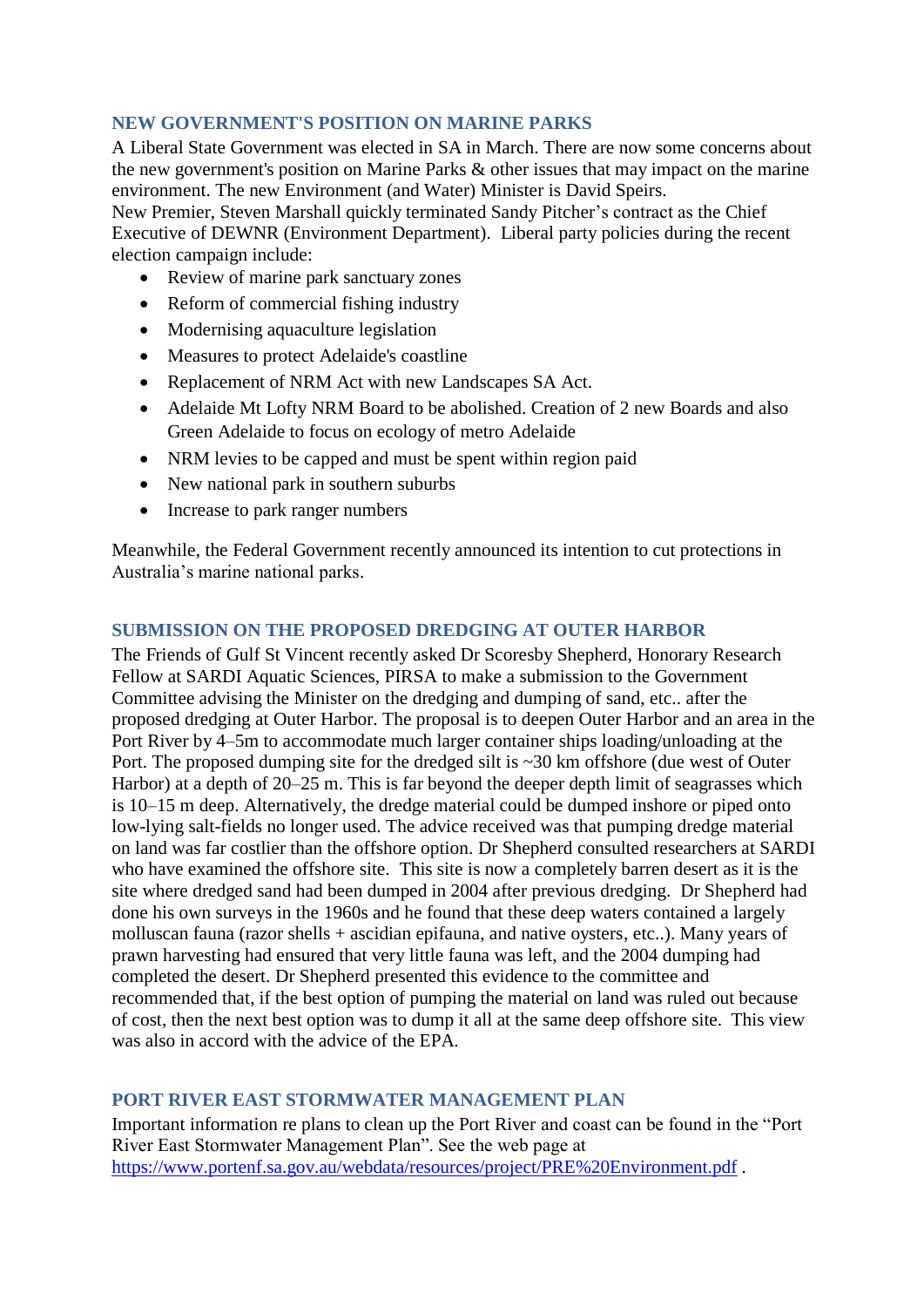### **IMPROVED ROCK LOBSTER FISHERY CATCH**

The Southern Zone Rock Lobster Fishery catch had improved by 73% by the end of January, just 4 months into the season (1/10-30/5). The fishery had caught 90% of its total allowable catch (1245.7 tonnes) by the end of January. There was also an increase in the number of undersize lobsters caught and released. Meanwhile, the SA Northern Zone Rock Lobster Fishermen's Association is considering claiming compensation against the State Government following the ban on fishing in 6% of its fishing zone which was classified as a sanctuary zone. Indications are that the marine park system is working well and there are sufficient stocks of rock lobster to go around.

### **VALE ROD HARTLEY**

Our condolences go to the family and friends of Rod Hartley who died during February following many years of dementia. Rod had previously been involved in Shark Shield and the wreck of the *Pilar* (the Spanish galleon *Nuestra Senora del Pilar de Saragoza y Santiago* off Guam). The *Pilar* was sailing on the return leg of its maiden voyage from Acapulco, Mexico to Manila in the Philippines in 1690. On  $2<sup>nd</sup>$  June, she was running parallel to the Cocos Islands off the southern tip of Guam, heading for the protected waters of Umatec Bay. She attempted to clear a reef with the aid of a strong wind which suddenly died. The ship was caught in strong currents around the reef. She smashed into the reef, fractured her hull and sank. The wreck site was discovered in 1985 and local diving identities John Bent & Paul Lunn, along with Rod Hartley, became involved in searching for a huge treasure onboard the wrecked ship.

### **ANOTHER GREAT LAKES WRECK DISCOVERED**

Speaking of shipwrecks, the wreck of the steam barge *Margaret Olwill* has been found off the Ohio shore in Lake Erie by Rob Ruetschle. Rob started searching for the wreck nearly 30 years ago. He found the 1899 wreck last year. The identity of the wreck has only been confirmed recently. Eight people died when the vessel went down during a storm whilst she was bound for Cleveland.

### **SA SCUBA WEEK**

We are introducing an SA Scuba Week from 22nd-28<sup>th</sup> November. We hope to make it an annual event. 2018 is the 50th anniversary of scuba diver representation in SA, some 10 years before the SDF was formally incorporated. We will hold our Scuba in the Pub at the Rob Roy Hotel on Friday  $23<sup>rd</sup>$  November and we will have equipment & vintage dive gear on display. We invite all SA dive shops to participate in our SA Scuba Week.

# **DAVID ATTENBOROUGH'S MOST FAVOURITES**

According to the web page found at [https://www.sbs.com.au/news/sir-david-attenborough](https://www.sbs.com.au/news/sir-david-attenborough-honoured-for-work-highlighting-australia)[honoured-for-work-highlighting-australia](https://www.sbs.com.au/news/sir-david-attenborough-honoured-for-work-highlighting-australia) , Sir David Attenborough stated that his most favourite place in the world is North Queensland and the Great Barrier Reef. He also stated that the leafy seadragon is his most favourite animal on the planet.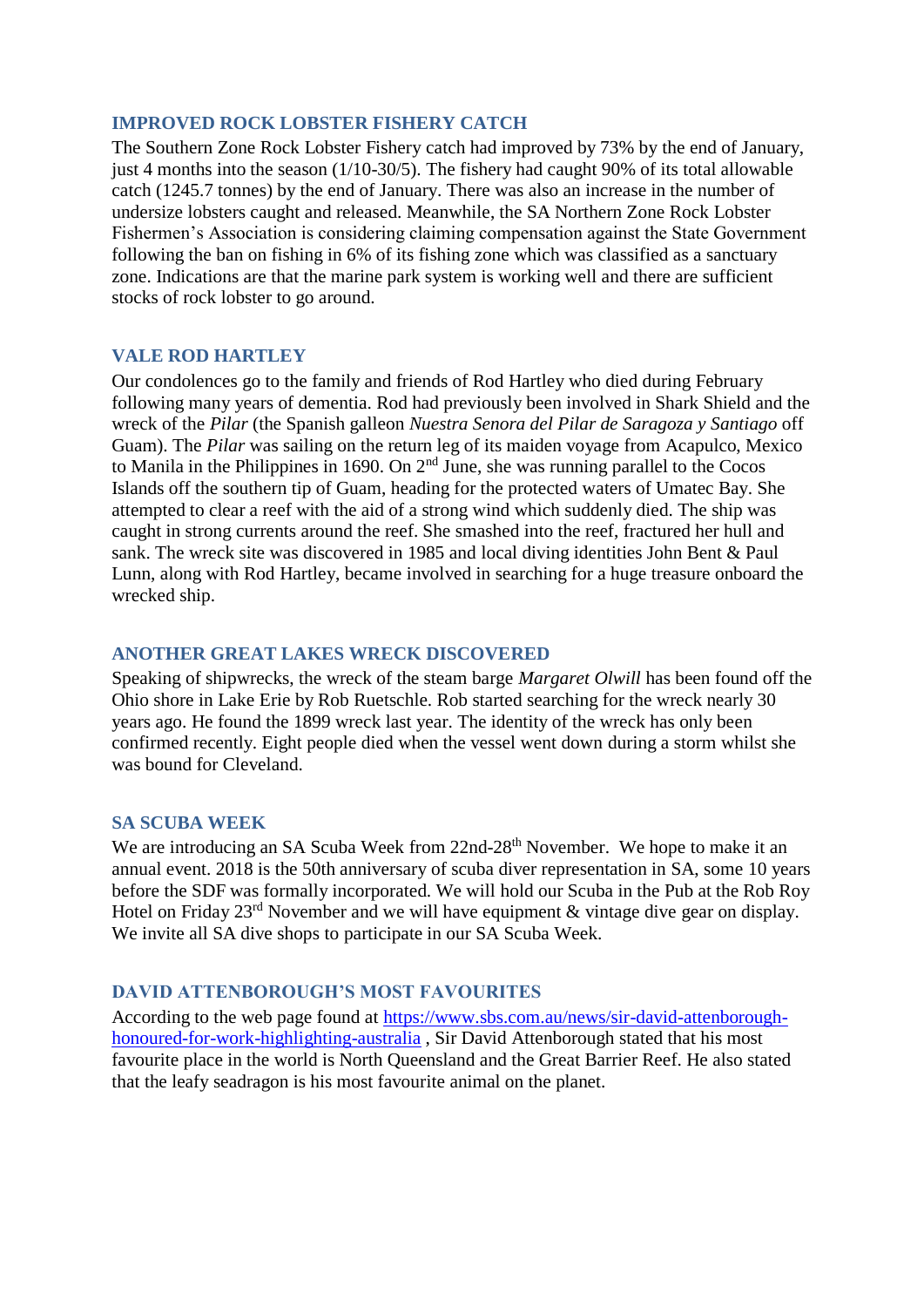### **RUBBBISH DUMPED AT SEA**

According to episode 4 of David Attenborough's Blue Planet II,

[\(https://www.9now.com.au/blue-planet-ii/2018/episode-4](https://www.9now.com.au/blue-planet-ii/2018/episode-4) ), 130m containers are transported via sea each year. An average of four containers a day are lost in the sea. 8m tonnes of plastic are also dumped in to the sea each year. Visit

[https://www.telegraph.co.uk/news/2017/10/26/shocking-photo-shows-caribbean-sea-choked](https://www.telegraph.co.uk/news/2017/10/26/shocking-photo-shows-caribbean-sea-choked-death-human-waste/)[death-human-waste/](https://www.telegraph.co.uk/news/2017/10/26/shocking-photo-shows-caribbean-sea-choked-death-human-waste/) to view some shocking rubbish in the Caribbean Sea.

#### **CONGRATULATIONS**

Congratulations to Wet Sounds Adelaide on being awarded the Bank SA Best Film, Digital or Interactive award at this year's Adelaide Fringe Festival.

Congratulations go to Underwater Sports Diving Centre which is now an official PADI 5 Star IDC Centre and they are looking forward to running a part-time IDC.

### **MARINE MOSAIC TRAIL AT TUMBY BAY**

Eric Kotz thinks that divers visiting the area around Tumby Bay jetty may enjoy a nice walk from the jetty up to the caravan park after a dive. There are about a dozen mosaics, with one about every 100 metres or so. The mosaics are about a metre in diameter, brilliant in detail for mosaics. They reflect what S.A. coastal waters have to offer. The mosaics appear at random intervals, cast into Tumby Bay's new cycling/walking trail along the foreshore. Eric says that they are sensational. "Adults and kids alike will absolutely love them. Everything featured can be seen from, under, or around, or near the town jetty and the foreshore, including the birds and even the sleepy lizard!"

### **HARDHAT SOLD FOR \$1600**

Not quite scuba diving, but someone recently paid \$1600 at Scammells Auction House for a WWII Japanese Yokahama Sensuigu diver's hardhat helmet that has been converted in to a light fitting last month.

### **QUEENSLAND'S NEW CODE OF PRACTICE FOR DIVING AND SNORKELLING**

The Queensland Minister for Education approved "Recreational Diving, Recreational Technical Diving and Snorkelling Code of Practice 2018" in February. It is available at [https://www.worksafe.qld.gov.au/\\_\\_data/assets/pdf\\_file/0004/152329/rec-diving-rec-tech](https://www.worksafe.qld.gov.au/__data/assets/pdf_file/0004/152329/rec-diving-rec-tech-diving-snorkelling-COP-2018.pdf)[diving-snorkelling-COP-2018.pdf](https://www.worksafe.qld.gov.au/__data/assets/pdf_file/0004/152329/rec-diving-rec-tech-diving-snorkelling-COP-2018.pdf)

#### **AUSSIE DIVERS PHUKET OFFER TO OUR FACEBOOK GROUP MEMBERS**

Darren Gaspari at Aussie Divers Phuket is offering our Facebook group members discounts for diving in Phuket. He is offering 10% discount on all PADI Courses, 15% off liveaboards and scuba diving day trips and 20% discount on our luxury day trip speedboat. "We love to see some of the group over here. Happy to take good care of them when they are here," he says. To take advantage of this generous offer, email [info@aussiediversphuket.com](mailto:info@aussiediversphuket.com) and tell them that you heard about special discounts being offered to Scuba Dive SA Facebook group members. Visit either<https://www.aussiediversphuket.com/> or <https://www.facebook.com/AussieDiversPhuket/> for more details.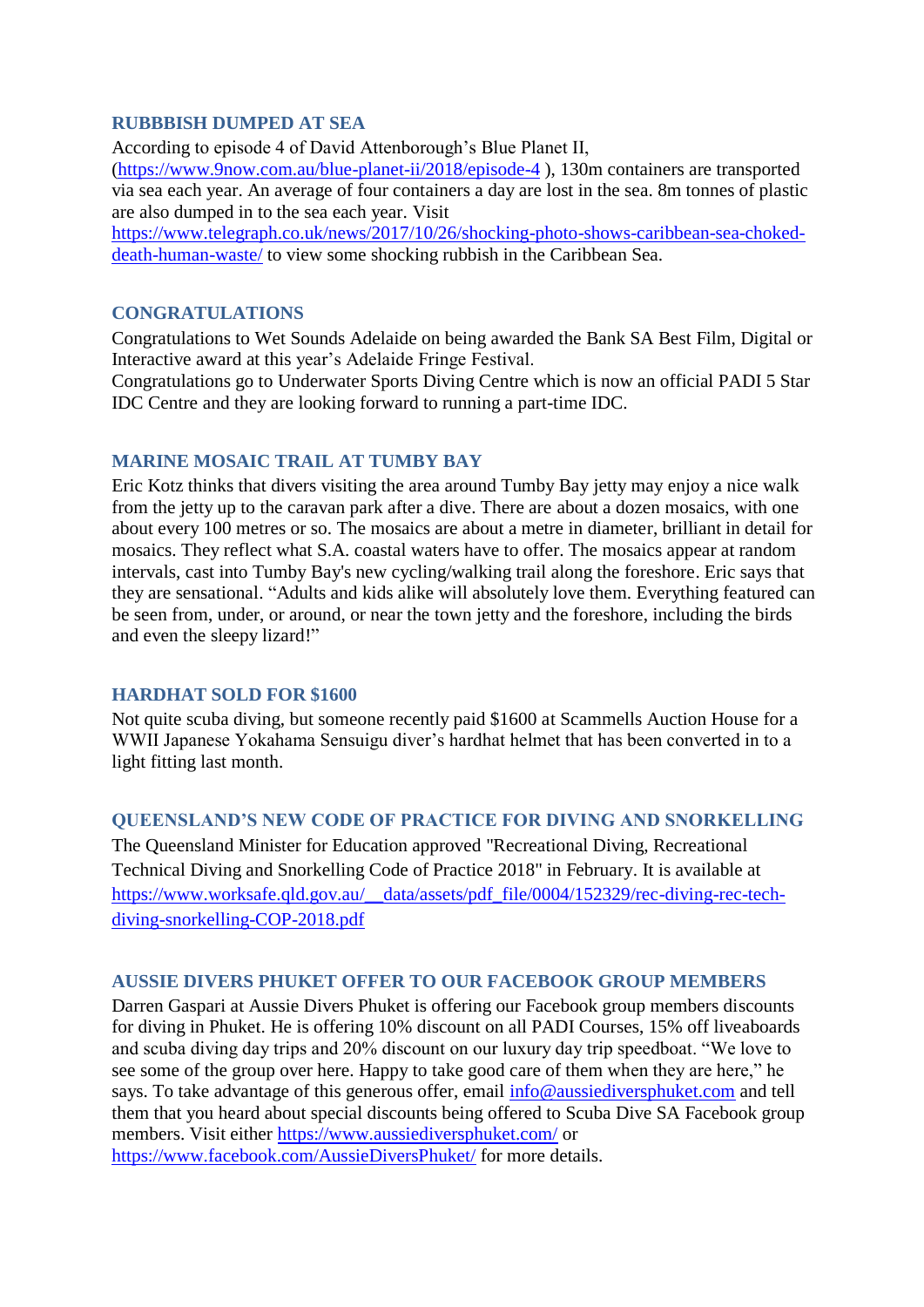### **SHARK SHIELD BECOMES OCEAN GUARDIAN NOW**

Shark Shield has changed its name to Ocean Guardian. The shark deterrent manufacturer is also preparing to list on the Australian Securities Exchange. The new branding of the company and its products is designed to make it more enticing to divers and surfers (& less enticing to sharks).

### **SCUBA DIVE SA BULLETIN**

Attached along with this SDF News Sheet is a copy of the latest issue of our bulletin. We have now retitled it the "Scuba Dive SA Bulletin". It is an electronic bulletin separate to our normal monthly SDF News Sheet. This issue includes the following items: - Robotic Fish Checks Out the Secrets of the Ocean Aluminium Cylinders with a Hydro Test Date Before 1996 May Be Condemned

Future issues of our "Scuba Dive SA Bulletin" will include lengthy articles about matters of interest to recreational divers. We welcome contributions from our readers.

# **FORTHCOMING EVENTS:**

### **ADEX 2018**

ADEX is being held in Singapore 6-8<sup>th</sup> April. Visit [www.adex.asia](http://www.adex.asia/) or see page 77 of the April issue of Dive Log for more details.

### **NUDIBRANCH PHOTOGRAPHIC EXHIBITION**

Marine photography by participants in the 2018 Neville Coleman Memorial Nudibranch Dive Event is being exhibited at Kuoni Creative at 212 Main Rd, Blackwood from  $3<sup>rd</sup>$  to  $24<sup>th</sup>$  April, 10am-5pm, Tues to Sat. Visit [www.kuonicreative.com.au](http://www.kuonicreative.com.au/) for more details.

### **PARKS & LEISURE AUSTRALIA + RECREATION SA CONFERENCE**

The 2018 Parks & Leisure Australia + Recreation SA Conference is being held on Thursday 7th June 2018. The venue is yet to be announced.

### **5TH INTERNATIONAL MARINE CONSERVATION CONGRESS**

The 5th International Marine Conservation Congress is being held in Kuching, Sarawak, Malaysia from 24-29th June.

# **MARINE MAMMAL SYMPOSIUM IN ADELAIDE**

The Marine Mammal Symposium is being held in Adelaide in July this year, in conjunction with the AMSA 2018 conference. It is being held from 1st-5th July 2018 at the Adelaide Convention Centre. The Symposium theme is "From Sea to Coast - Marine Mammals in a Connected World". It "recognises that marine mammals are covering large areas of the marine environment and connect various habitats throughout their lives. Their migratory behaviour often poses great challenges to study these animals and albeit their often-iconic character, knowledge about their whereabouts is still limited. They are exposed to a range of challenges including impacts from anthropogenic activities such as shipping, fishing, exploration,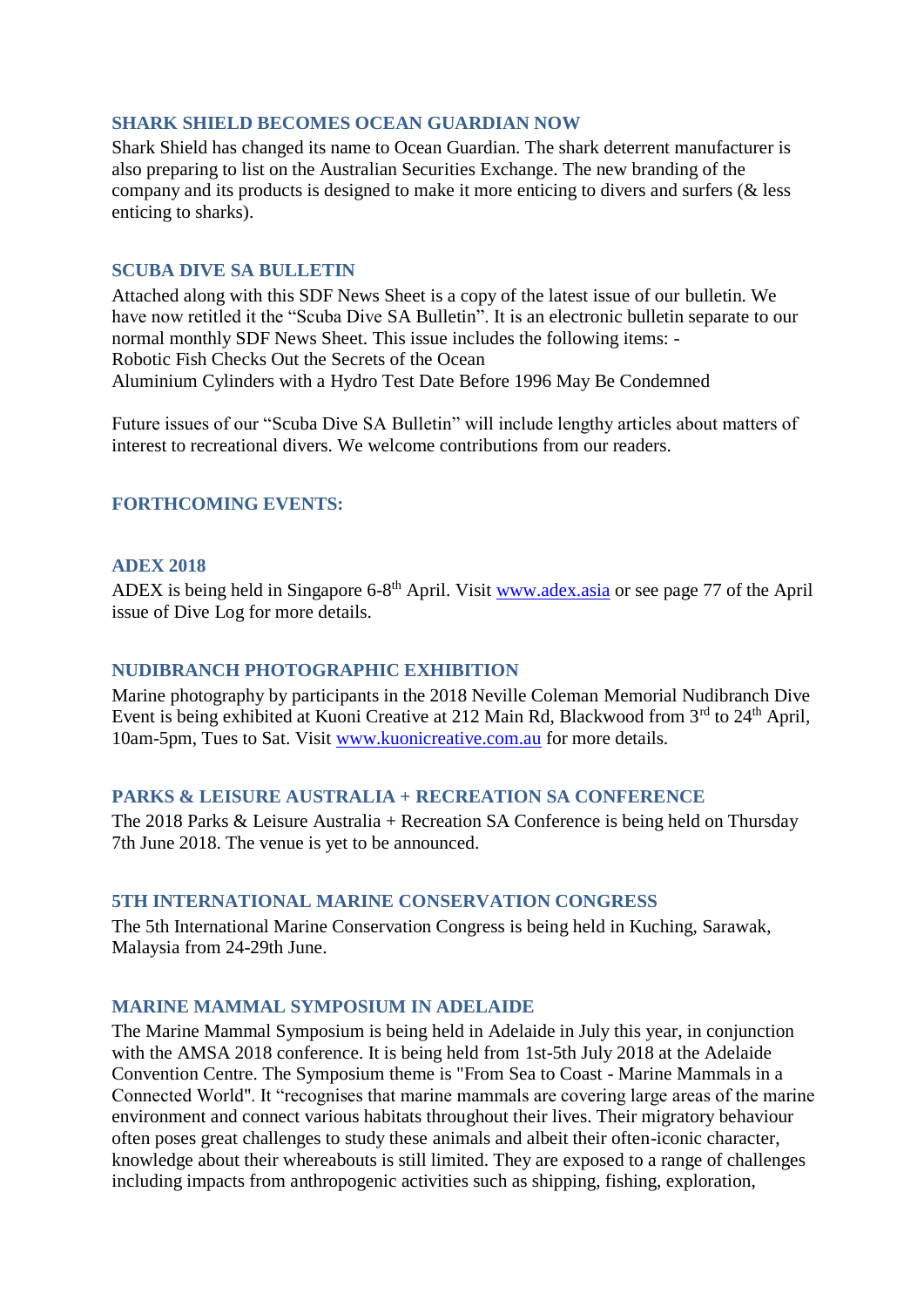pollution and climate change but have also found ways of adapting to impacts. New techniques are being used to shed light on the migration, adaptation and behaviour of marine mammals such as seals, sea lions, orcas, southern right and humpback whales in Australian waters setting worldwide standards. Visit [www.amsa18.amsa.asn.au/](http://www.amsa18.amsa.asn.au/) for more details.

### **AMSA 2018 CONFERENCE**

AMSA 2018 will bring together practitioners involved in marine science ranging from marine biology, conservation to geology and management of marine environments. It is being held from 1st-5th July 2018 at the Adelaide Convention Centre. The conference is relevant to government and non-government scientists, policy makers, environmental scientists, environmental consultants, marine scientists, and students and technicians with an interest in marine science, marine conservation and management. Visit [www.amsa18.amsa.asn.au/](http://www.amsa18.amsa.asn.au/) for more details.

#### **AIDE 2018**

The Australia International Dive Expo is being held at the International Convention Centre in Sydney 2nd to  $6<sup>th</sup>$  August 2018 (in collaboration with the Sydney International Boat Show). Details can be found on pages 43 & 65 of the April issue of Dive Log. Visit [www.australiadiveexpo.com](http://www.australiadiveexpo.com/) for more details.

#### **NATIONAL SCIENCE WEEK 2018**

This year's National Science Week is being held from 11 – 19th August 2018. Visit [www.scienceweek.net.au](http://www.scienceweek.net.au/) for more details.

#### **4TH INTERNATIONAL SYMPOSIUM ON ANCHIALINE ECOSYSTEMS**

The 4th International Symposium on Anchialine Ecosystems is being held Lanzarote,  $1^{st}$  to  $7^{th}$ October 2018. (An anchialine pool is an enclosed water body or pond with an underground connection to the ocean. Lanzarote is a Spanish island in the Canary Islands.) According to the web page found at<https://oceanservice.noaa.gov/facts/anchialine.html> , "Anchialine pools form some of the longest submerged caves structures on Earth. ….. These typically small pools, which form in limestone or volcanic rock, are located throughout the world but are most common in the Hawaiian Islands and on Mexico's Yucatán Peninsula. Anchialine pools have their own unique ecosystems populated by tiny and often rare species of crustaceans, fish, and eels." The Symposium "aims at gathering researchers from throughout the world who dedicate their research on all aspects "anchialine". The sessions of the symposiums cover various fields of Biology, Systematics and Evolution, Biogeography, Geomicrobiology, Ecology, Geology, Hydrology, Paleontology, and Archeology." Visit<http://www.4isae.es/>for more information. WoRCS (@CaveSpecies), the World Register of marine Cave Species aims to create a comprehensive taxonomic and ecological database of species from marine caves and anchialine systems. Visit<https://t.co/7WO9l8DmZx> for more details.

### **PORT ADELAIDE WOODEN AND HERITAGE BOAT FESTIVAL**

The inaugural Port Adelaide Wooden and Heritage Boat Festival will be held in Port Adelaide from 13-4<sup>th</sup> October 2018.